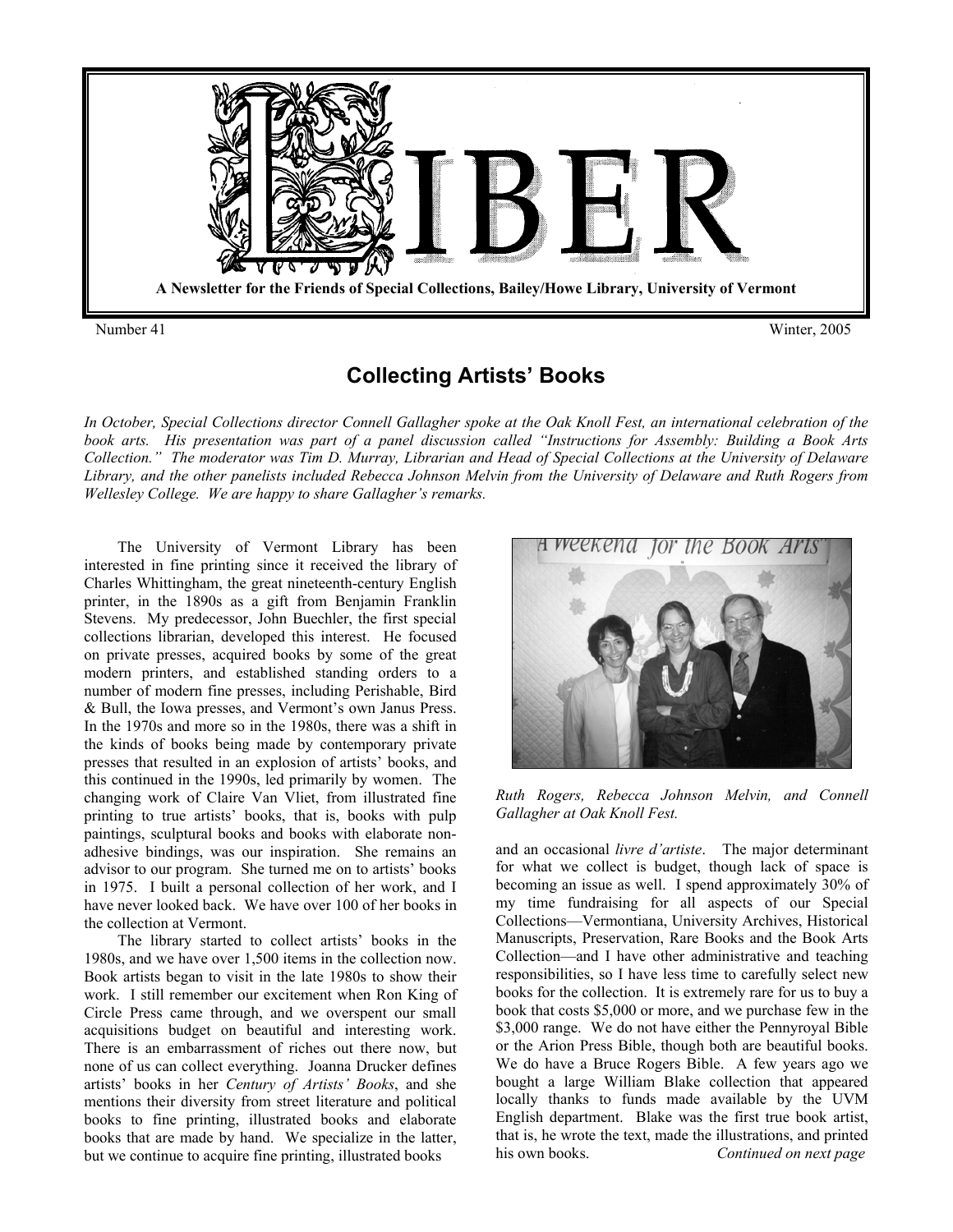#### *Collecting Artists' Books, continued*

I purchase artists' books in a number of ways. We have about ten standing orders, I contact book artists directly, I buy a number of new books from visiting dealers, I check dealer's catalogs, and occasionally buy books on the Internet. I enjoy having dealers and book artists visit, for I get to see a lot of books at the same time. I like to be able to spend time with an expensive book before I buy it, and both artists and dealers are willing to leave books with me on approval or send them to me. I usually buy these because I fall in love with them over time, but I have sent books back on occasion. One dealer permits customers to put some books on "reserve" until the following year. They let us know if the book is selling out and then we need to make a decision. Recently we decided to purchase a group of books by Susan E. King because her work influenced Julie Chen, a book artist we collect, and because the work looked interesting from photographs I had seen. It took me a while to locate Susan, but I did and was able to purchase a number of books directly from her. I filled in a few holes by searching the Internet.

I decide to buy a book for the following subjective reasons:

1. I like it because it is beautiful, because it is well made and will hold up in a library setting, and because the book "works," that is, all of the parts contribute to the impact of the whole. The book should make sense.

2. The book is different and adds something to our collection. Sometimes it is just an interesting gimmick, but well done. Heather Weston comes to mind. Sometimes the artist is pushing the concept of the book in a new direction. I ask myself how I can use the book in a class, and how I can use it in an exhibit. New subjects are important as well. We have acquired a number of 9/11 books because they document the way artists view this seminal tragedy.

 3. I like the artists. I like what they have to say and how they say it. Once I am committed to an artist by setting up a standing order, I don't have to like every book she/he makes. Artists need to do what they need to do, and I need to support this. I didn't care for the Janus Press *Batterers* when it came in, too bloody, but I studied it over time, reviewed it for the journal *Hand Papermaking*, and it grew on me. It is a great exhibit item because of the rich color, it is well made, and everything about it makes sense. Students love it too.

4. We have an interest in acquiring multicultural books by ALANA artists because our collection is weak in this area and because my dean has a fund to support this.

5. Vermont book artists. There was a point when I thought I would try to limit our collection to New England and really collect in depth, but I realized that this would diminish what I hoped the collection would be. I wanted to be able to buy the best books from California, New York and the Midwest as well as those from New England.

6. We have a great collection of illustrated editions of the *Metamorphoses*, so I seek all illustrated books and artists' books that deal with this work, and we have begun to collect Ovid's other books. In addition, I like illustrated versions of fine literature so I buy broadly in this area. I have thought about building a good collection of illustrated editions of Shakespeare and the Bible, huge areas, but I have made some progress thanks to help from our English department. They help us to purchase other interesting works in English and American literature.

A final word about standing orders: discounts of 20% to 30% help stretch our budget. Artists often send us free ephemera if we have a standing order and this is useful for exhibits. Having a critical mass of work by a single artist is handy for doing exhibits and classes. I often focus on the work of a single artist and then draw comparisons with the work of other artists. Students seem to like to see a lot of work by a single person. Artists' books are the most heavily used collection within our Rare Book Collections.

 So where does this leave us? Our collection is eclectic. We collect a wide variety of book artists and a wide variety of books. We continue to develop the setting around these, for we are interested in the history of the book in the broad sense—papermaking, binding, typography, illustration, and book structures. The only thing holding us back is budget, and we are working on that.



*Heather Weston's Read: Past, Tense. (Photo courtesy Vamp and Tramp.)*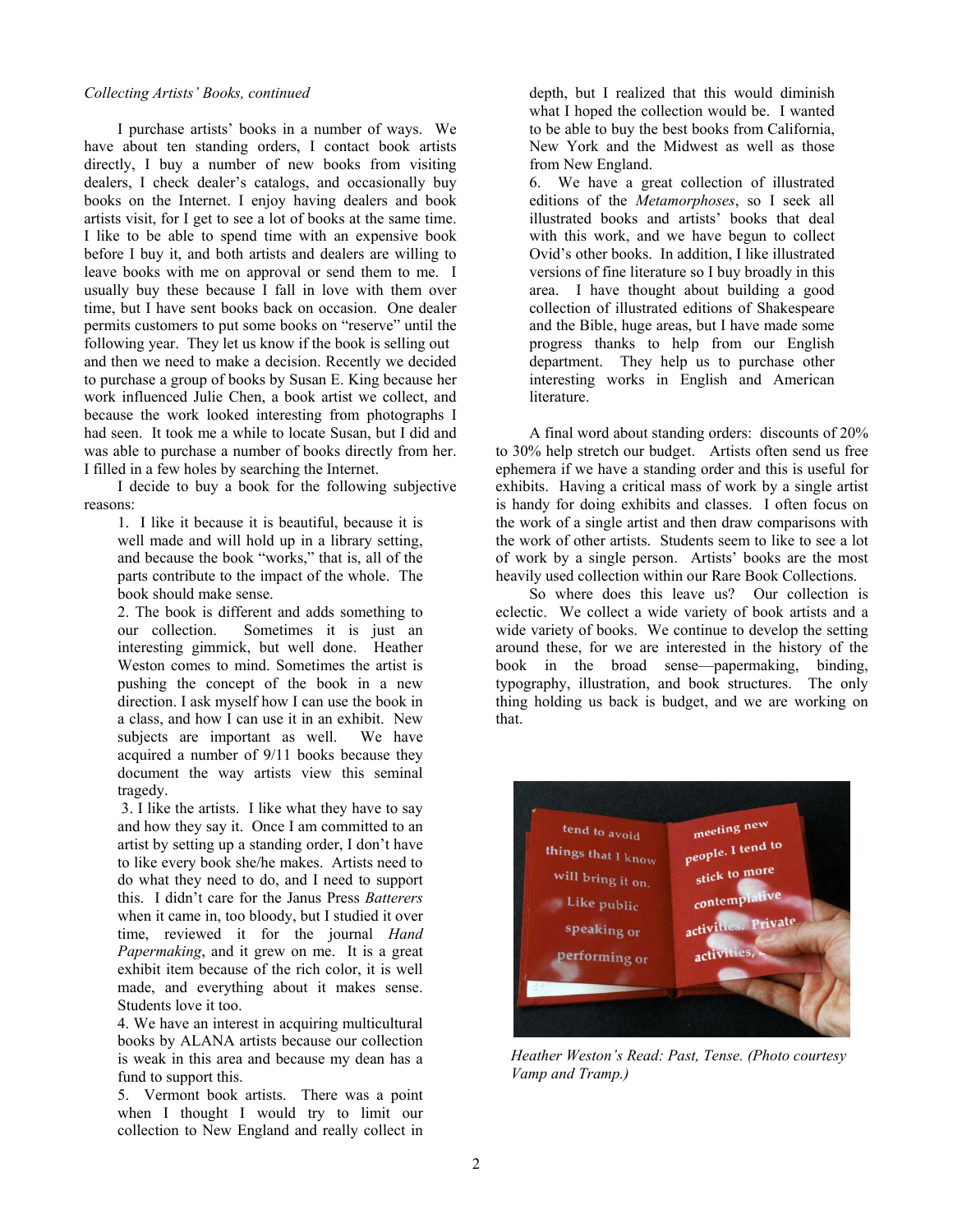## **Book Auction To Fund Gertrude R. Mallary Endowment**

Proceeds from the November 6, 2004, Special Collections book auction will fund a new endowment in honor of Gertrude R. Mallary, whose Vermontiana collection provided the bulk of the auction's 440 lots. Seventy-five bidders spent close to a quarter-million dollars at the auction, which was conducted by Hinesburg auctioneer William L. Parkinson in UVM's Waterman Building. The new endowment will be used to purchase historical materials and to fund special projects, such as the arrangement and description of important manuscript collections.

All of the Vermont imprints were duplicates of items held by Special Collections. The Americana titles were either duplicates or items that fell outside the Department's collecting scope. The quality and scarcity of the items offered in the auction attracted some of the leading dealers and collectors in the United States and Canada. Their willingness to pay top dollar for rare Vermontiana and Americana titles testifies to the enduring appeal of documents embodying the heritage of our state and nation. The highest prices paid were \$20,500 each for the 1779 edition of *A Narrative of Colonel Ethan Allen's Captivity* and the 1778 *Constitution of the State of Vermont*. The same editions, in slightly less pristine condition, brought \$5,500 and \$6,250 respectively in the Department's 1991 benefit auction. Curiously, though the "high-end" items brought excellent prices, some of the old stand-bys of book auctions did not fare as well. The five volumes of Abby Hemenway's *Vermont Historical Gazetteer* sold for a total of \$600, while a set of the 1792-1793 edition of Jeremy Belknap's *History of New-Hampshire* (with some minor

flaws) went for only \$100. A complete set of the *Gazetteer* sold for a total of \$1,475 in the Department's 1994 auction. But these were exceptions in an auction characterized by highly motivated buyers. All in all, it seems that the excellent quality of the material contributed substantially to the high prices realized.

 This was the fourth such auction held by Special Collections. The first, in 1987, brought in \$30,000. Repeats in 1991 and 1994 yielded \$108,000 and \$60,000 respectively. The revenues generated by these auctions have all gone into endowment funds for the purchase of books, manuscripts, and other historical materials. The Gertrude R. Mallary Endowment will add significantly to Special Collections' acquisition budget, but it will also be flexible enough to allow the Department to hire part-time help for special projects, and thus add value to our most important research collections.

 Special Collections is grateful to Mrs. Mallary's family for their longstanding support for our mission, and particularly for making this auction possible. The Mallary Endowment will stand as a monument to Mrs. Mallary's devotion to Vermont history and her passion for collecting, which will benefit generations of Vermont scholars.

Special Collections staff members continue to work through the 6,000 titles in the Mallary collection, adding titles that the Wilbur collection lacks and setting aside duplicates for the Vermont Historical Society and the American Antiquarian Society. Will there be another auction? Enough good material remains for a decent auction, but for now we'll try to catch up on other important work.

#### **In Print**  Recent Books and Articles by Authors Who Used Materials in Special Collections

Bedini, Silvio A. "John Johnson (1771-1842) Surveyor, Millwright, Builder, Architect and Civil Engineer." *The American Surveyor* 1:4 (July-August 2004). **John Johnson Papers.** 

Bonfield, Lynn A. "The Work Journal of Albert Bickford, Mid-Nineteenth-Century Vermont Farmer, Cooper, and Carpenter." *Vermont History* 72 (Summer/Fall 2004), 113- 59. **Isaac N. Watts Papers.**

Bugbee, Sylvia J. *An Officer and a Lady: the World War II Letters of Lt. Col. Betty Bandel, Women's Army Corps*. Hanover: University Press of New England, 2004. **Betty Bandel Papers.** 

Hand, Samuel B. and Stephen C. Terry. *The Essential Aiken: A Life in Public Service*. Burlington: University of Vermont, 2004. **George D. Aiken Papers.** 

Marshall, Jeffrey D. "'Butler's Rotten Breath of Calumny': Major General Benjamin F. Butler and the Censure of the Seventh Vermont Infantry." *Vermont History* 72 (Winter/Spring 2004), 23-54. **John W. Phelps Papers, William C. Holbrook Papers.**

Miller, Gretchen Howe. *A Young Man of Promise: The Flower of the Family: James Marsh Read, 1833-1865*. Bloomington, Ind.: Author House, 2004. **James Marsh Read Papers** (donated to Special Collections subsequent to publication).

Winter, Kari J., ed. *The Blind African Slave, or, Memoirs of Boyrereau Brinch, Nicknamed Jeffrey Brace.* Madison: University of Wisconsin Press, 2004. **Samuel C. Crafts Family Papers; original copy of The Blind African Slave (1810).**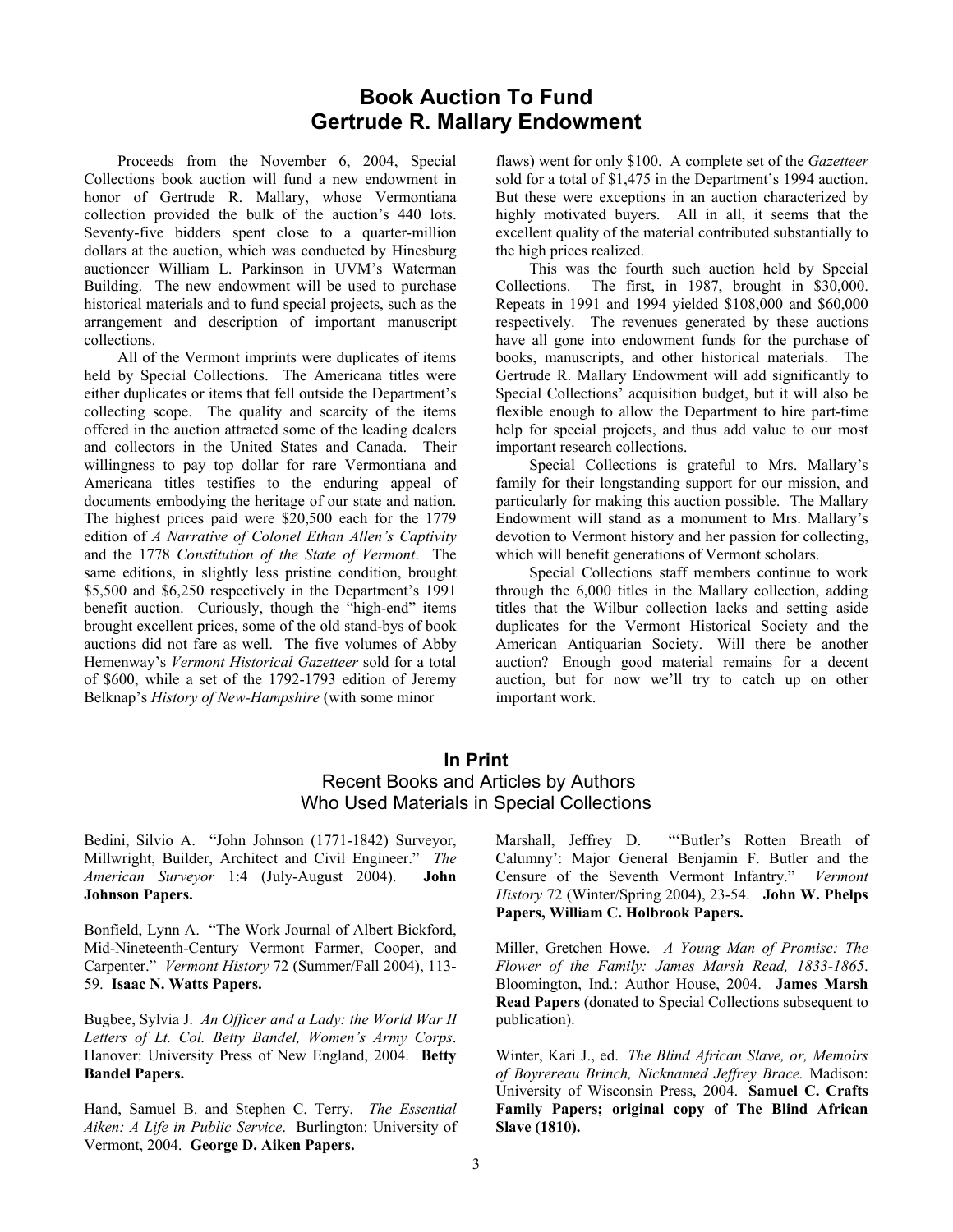## **A Relationship to Preserve**

Special Collections has a longstanding relationship with the Northeast Document Conservation Center in Andover, Massachusetts. For many years a member of the Bailey/Howe staff has served on NEDCC's Advisory Board in order to exchange information on conservation issues with NEDCC staff. We have also been a steady customer of NEDCC's services, including special binding jobs, paper and photographic conservation, and consulting. At any given time Special Collections has some project in the works at NEDCC. Currently, eight Vermont maps that we acquired in the 2003 auction of Monsignor John McSweeney's collection are being treated for mostly minor repairs and cleaning—work that is beyond the skills and facilities available locally.

 The Northeast Document Conservation Center, founded in 1973, is the largest non-profit center of its kind in the United States, and one of the finest in the world. The Center specializes in the preservation of paper-based materials, including books, documents, photographs, parchment, wallpaper, and works of art on paper. Its services are employed by some of the leading libraries and museums in the country. NEDCC also has a foreign

policy: its conservators have traveled to Africa, Russia, Mongolia, and South America to consult and train local conservators in the latest techniques. At the same time, the Conservation Center has frequently hosted exchanges with conservators from many corners of the globe. NEDCC staff are prepared to respond to disasters that threaten historical treasures, and also to provide consultation in disaster prevention.

Although Bailey/Howe Library has a relatively small budget for conservation work, we manage to keep something always in the pipeline at NEDCC. Our backlog of materials requiring treatment is large, and it is necessary to make careful decisions about the most critical needs. Usually, the items in greatest needs are fragile or highly acidic documents. NEDCC is sensitive to the particular needs of each institution and can often recommend a conservation plan that involves the least amount of treatment for the best possible result. It is a decision that requires not only the professional judgment of the conservator but also the appraisal skills of the curator. Our excellent relationship with NEDCC staff makes such decisions an easy matter.

GENEALOGYA EXMILY; Carman and Vary Se HARMAN: the Estinen, Bern Nyember of 1780,08, MARY: the Morner. Bern Magazine 1753. O.S. Children's Names. and Births Kam. James. Titus. Margaret. Born Fibruary 28. 1761. Jobn. Damuel. Born William Cefford Born Feb.5

#### Lefford Genealogy received

J. Brooks Buxton recently donated a *Genealogy of the Harman and Mary Lefford Family*. Harmon Lefford was one of the original proprietors of the Town of Burlington. The genealogy was handwritten in beautiful calligraphy by William Lefford, who was born in 1789. The piece is beautifully mounted and framed in an early nineteenth-century wave design. It will make a remarkable showpiece for our Vermont collection.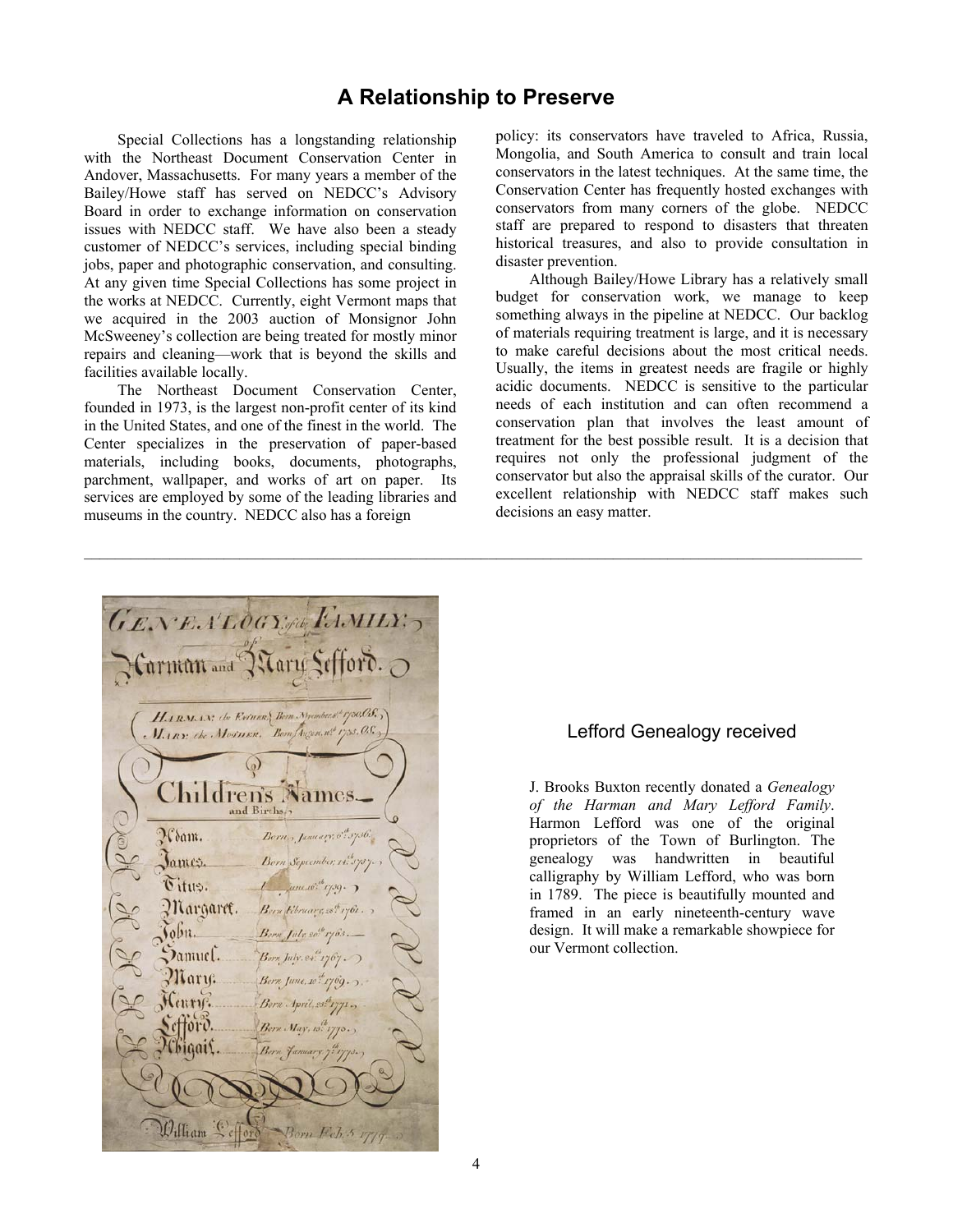### **Writing about Baseball**

This past year, several boxes were added to the Howard Frank Mosher Papers, one of our important literary collections. Literary manuscript collections document the writing process, in Mosher's case on many pages of handwritten yellow legal-sized paper. These collections also document business details, promotional tours, personal and professional relationships, and they shed light on the impact of the written word. Special Collections is home to some wonderful literary collections, including the papers of Tim Brookes, David Budbill, Hayden Carruth, Sarah Cleghorn, Walter Coates, Dorothy Canfield Fisher, Walter Hard, James Hayford, Zephine Humphrey, John Masefield, Theodora Peck, Mari Tomasi, William H. Upson, and the Vermont League of Writers.

A great deal of the new Mosher material is related to his most recent novel, *Waiting for Teddy Williams*. When published, the book featured two very unlikely details: a baseball player named Ethan Allen and a World Series won by the Boston Red Sox. In October, one of those details came true, to the delight of Red Sox fans everywhere, and it was not the bit about Ethan Allen. Is Mosher responsible for breaking the dreaded 'Curse of the Bambino'? We may never know for certain. However, the recent additions to the Mosher papers demonstrate that this book struck a chord with a great many readers around the country, as the following quotations from letters sent to Mosher attest.



"In the early 60's, when I was 13, our family found themselves in Boston due to my father's company transfer. He became the Sales Promotion Director for the Northeast territory for Sears. His office in the Sears Tower was 2 blocks from Fenway Park, home of the famous Red Sox team. The legendary Ted Williams had just retired and my father helped to recruit him for product endorsements at Sears. He garnered a season's pass to the games and I spent afternoons racing from school to the ball park, eating hot dogs and cracker jacks, following Kurt Gowdy's play-by-play announcements all season long. I even met Teddy Ballgame once in my father's office and still have the autographed baseball he gave me and an unchewed stick of Juicy Fruit gum!"

"This week I simultaneously listened to the World Series and read *Waiting for Teddy Williams*. At times the radio faded in and out, and I dozed (after too many late nights of baseball), only to awaken to the uncertainty of reality and fiction. Once I was reading about walking a batter with runners on  $2<sup>nd</sup>$  and  $3<sup>rd</sup>$  to try for the double play as it was happening in real life. I got to the final game in the book during the  $3^{\bar{r}d}$  game of the real 'serious', and didn't want to know what was going to happen next! The whole experience brought me to that wonderful place between reality and imagination that so many of your books encompass. This particular book also reconnected me with my dad, who was one year old when the Sox last won, and unfortunately didn't get to see this series. Thanks for all of your wonderful writing."

"Your book's concerns with small-town life and fathers and sons and the connective tissue of baseball resonated strongly with me. My father grew up on an Iowa farm during the late 1920's and the 1930's. His large family would gather around the radio and listen to the World Series every year, and in those days the Cards and the Cubs were occasional participants. Of course, everyone rooted for the "locals," but my dad, the next-to-youngest, noticed that the AL representative always seemed to be the Yankees, and they always seemed to win. He decided that the Yankees were his team, and he has maintained an unremitting devotion to them to this day. I have always felt that his selection of the Yankees said something about his desire to be an individual, to make his mark in the world in some unique way, and his recognition that the world was a bigger place than he could see from his particular vantage point. My guess is that these sorts of desires and recognitions were not much prized among Depression-era German farmers in Iowa. Yet there he was, a little farm boy declaring that the Yankees were his team. It may be the most surprising decision he ever made."



*Contributed by Chris Burns*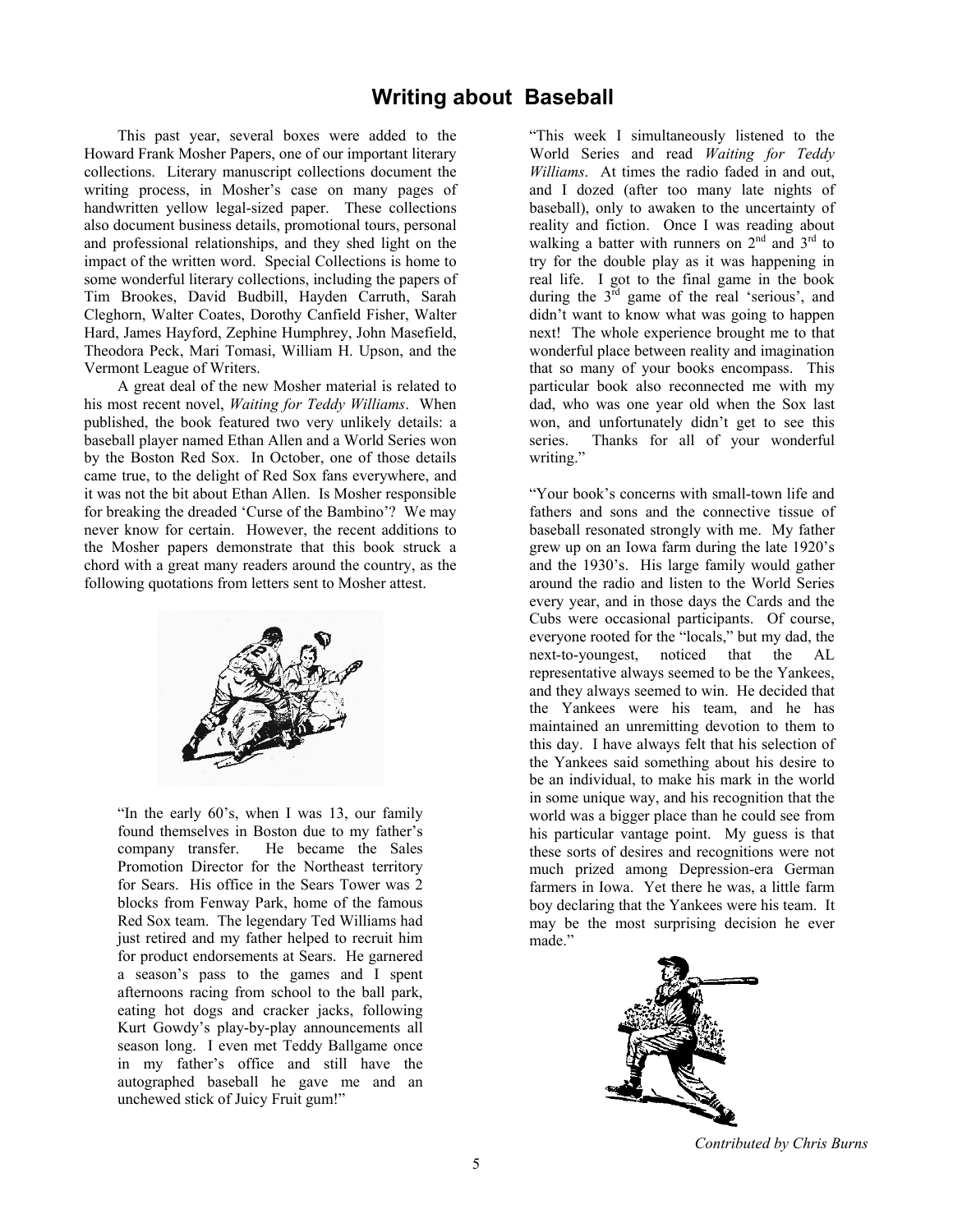### **The James Marsh Read Papers**

The James Marsh Read Papers, one of the department's most significant new manuscript collections in recent years, arrived at the end of 2004, the gift of Gretchen Howe Miller of Orinda, California. The collection documents the life of a Vermont-born explorer and Civil War soldier, and provides a great deal of insight on the social and business life of a distinguished Vermont family.

James Read seemed destined for great things. His mother, Emily Marsh Read, was the sister of UVM president James Marsh and cousin of scholar and diplomat George Perkins Marsh. His father, David Read, was a lawyer, farmer, and entrepreneur who attempted (with limited success) to market Colchester marble to builders in New York and Washington. David Read's uncle, Nathan Read, had patented many steam locomotion inventions, and much of his interest in science and industry was passed on to later generations. James graduated from UVM in 1853 and soon began looking for work as a journalist. While marginally employed with a New York City newspaper in 1855 he was offered an opportunity to join a U.S. Army expedition, as a civilian clerk, to the American Southwest. The purpose of the expedition was to determine whether water could be supplied by artesian wells in the arid territory between Texas and California sufficient to meet the needs of a transcontinental railroad. James eagerly accepted the offer. For the next year and a half he took notes and kept records for the expedition, in the process learning much about surveying, astronomy, and geology. James was an avid botanist as well. His letters contain many references to plants he encountered and he brought or sent home numerous specimens carefully pressed.

The expedition failed to find adequate sources of water, but James kept busy for some time writing up its findings for publication. He accompanied a follow-up expedition in 1857-58, but left after several months when his services were no longer needed.

When the Civil War broke out in April 1861, James quickly enlisted in the First Vermont Infantry Regiment. His experience as a civilian employee in a military expedition prepared him for the hardships of camp life. He also proved to be a perceptive observer of military and political events. His descriptions of the inept Union assault on Big Bethel in June and the much bigger disaster at Bull Run in July showed an unusual sense for military tactics.

The First Vermont mustered out of service in August 1861, and James waited a year before re-enlisting in the Tenth Vermont Infantry. He was appointed sergeant in Company D, the same company in which his younger brother Ogden enlisted as a private. James soon gained attention for his clerking skills. He spent much of his enlistment as a clerk, first with the Regimental Commissary, and then with the Third Division Adjutant General's office. Although this duty kept him out of harm's way most of the time, he nevertheless sent detailed

descriptions of the marches, battlefields, and personalities he encountered. The Tenth was not engaged in battle until November 1863, at the battle of Orange Grove. James stayed with Division staff well behind the action, but not out of danger: shells and grapeshot kicked up dirt in front of his horse and bullets clipped branches directly over his head.

James generally wrote little about his own participation in battles once the Tenth switched from picket duty in Washington's defenses to active combat in the Spring, 1864 campaign. In the midst of that bloody series of battles he wrote, "We are dirty, ragged, half the time hungry & look about as much like dress parade soldiers as a chimney sweep does like a dandy, but everyone is cheerful, confident of success & ready for anything." At Cold Harbor, on June 2, the Tenth broke through the enemy lines and captured many enemy soldiers, but lost dozens of its own men, killed and wounded. James, meanwhile, received a commission as Second Lieutenant. His brother Ogden had recently been commissioned Captain in a regiment of Colored Troops.

When the Tenth's adjutant was promoted to major early in 1865, James Read was the natural successor. He had abundant experience as a clerk and a deep knowledge of the workings of the military bureaucracy. Normally, the adjutant did not participate in combat. Why James was on the battlefield in the final assault on Petersburg, on April 2, is unclear. Perhaps he sensed that history was about to be made and wanted to be a part of the action. It was an unfortunate decision: he was shot through the right foot, necessitating its amputation. Although he wrote home the next day that he was doing well and hoped to be home soon, by some means (perhaps a blood clot) the wound proved fatal. James Marsh Read died on June 5, and his embalmed body was soon sent home to Burlington.

The Read Papers provide a wonderful view of a distinguished Vermont family. Gretchen Miller was so intrigued by the collection, which came to her through family connections, that she edited and published Read's letters before donating them. Her book, *A Young Man of Promise, the Flower of the Family: James Marsh Read, 1833-1865*, was published in September 2004. At the end of that month Gretchen gave a talk on James Marsh Read in Special Collections, where she and her book were well received. The Read papers complement our James Marsh and George Perkins Marsh collections, and make a welcome addition to our Civil War research collection.

*Contributed by Jeffrey Marshall*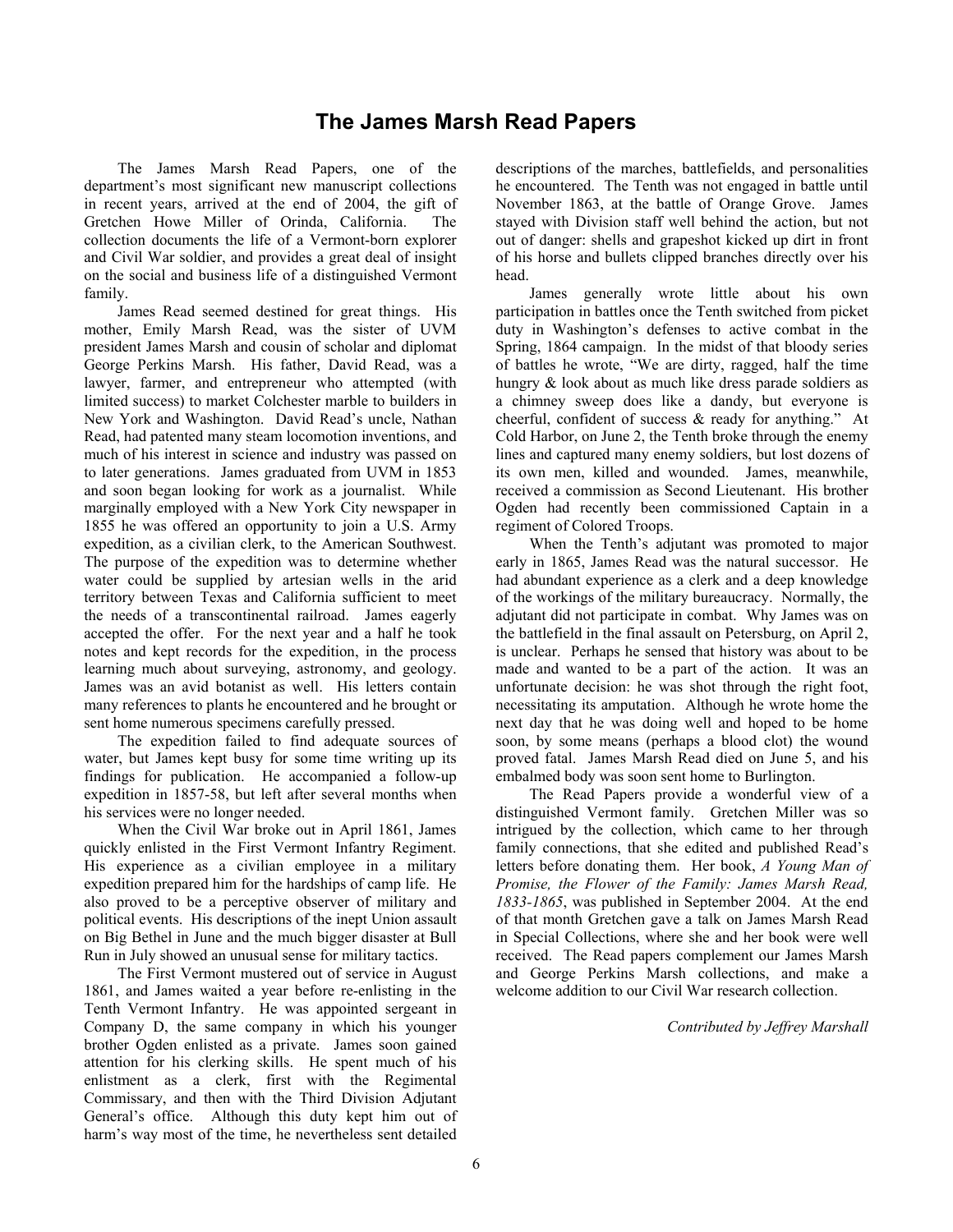| Bailey/Howe Library<br>University of Vermont<br>Burlington, VT 05405 |                                                                                                  |
|----------------------------------------------------------------------|--------------------------------------------------------------------------------------------------|
|                                                                      | Please enroll me as a member of the Friends of Special Collections at UVM for the calendar year. |
| Member, \$25 Sustaining, \$50                                        |                                                                                                  |
|                                                                      | Patron, \$200 Benefactor, \$100                                                                  |
| Fellow, \$500                                                        | Borrowing privileges                                                                             |
| NAME:                                                                | DATE:                                                                                            |
|                                                                      |                                                                                                  |

# **George Gregory Smith and Mark Twain**

George Gregory Smith, of the prominent Smith family of St. Albans, was living in a villa in Florence, Italy, in 1903 when he received unexpected but exciting news: Mark Twain and his wife and two daughters were arriving that fall to spend the winter. Twain's wife, Olivia (Livy) had been in frail health for years and it was hoped that a winter in Florence's salubrious climate would revivify her spirits. As it turned out, Florence's climate was not as salubrious as reported and the decline in Livy's health continued, leading to her death on June 4, 1904.

For the seven months that Twain and his family lived in Florence, Smith, who with his wife formed a close friendship with them, reported their doings to his mother, brother, and sister back in St. Albans. His letters have been preserved and provide a vivid picture of America's greatest humorist. Copies are in Special Collections, while the originals are in the St. Albans Historical Museum in St. Albans. Excerpts from the letters concerning Twain have been transcribed and annotated for the first time by retired UVM English professor Harry Orth and will appear in a forthcoming issue of the *Mark Twain Journal*.

Smith was much taken with the boisterous, highly entertaining Twain. "His conversation is exactly like his books," he reports. In another letter he says, "His mind is as whimsical and unstable as the wind. . . . he is a coherent mass of contradictions & always always charming." "His eyes twinkle with merriment and delight," he says elsewhere. For Thanksgiving, Smith had fourteen at table, including Twain and his daughter Jean (Livy was too ill to come). "Mark Twain was in great form and kept his end of the table in a roar," Smith reports delightedly.

In contrast to these lighthearted descriptions are Smith's comments on Livy. "Mrs. Clemens is very much of an invalid," he says in several letters, noting, however, that she is "a beautiful character." By February he reports, "She may die at any time," and in May "She does not leave her bed now & only sees her husband twice a day for 5 minutes at a time."

The day after Livy died, Smith and his wife drove over to Twain's villa and heard the sad story of her last moments in an extended account that parallels very closely the one that Twain gives in his Autobiography--how he had been heartened in his last short visit with her by signs of vitality, had gone out of her room and played "Negro hymns and melodies" on the piano, then had returned to say good night only to find Livy had died moments earlier. "It was without any exception whatever the most beautiful funeral discourse I have ever listened to," writes Smith in a spirit of great sympathy.

The excerpts from Smith's letters, unknown to students and devotees of Twain until now, thus provide a vivid and touching account of the great humorist's personality and the events surrounding the decline and final months of the love of his life, his wife of thirty-four years, Olivia Langdon Clemens.